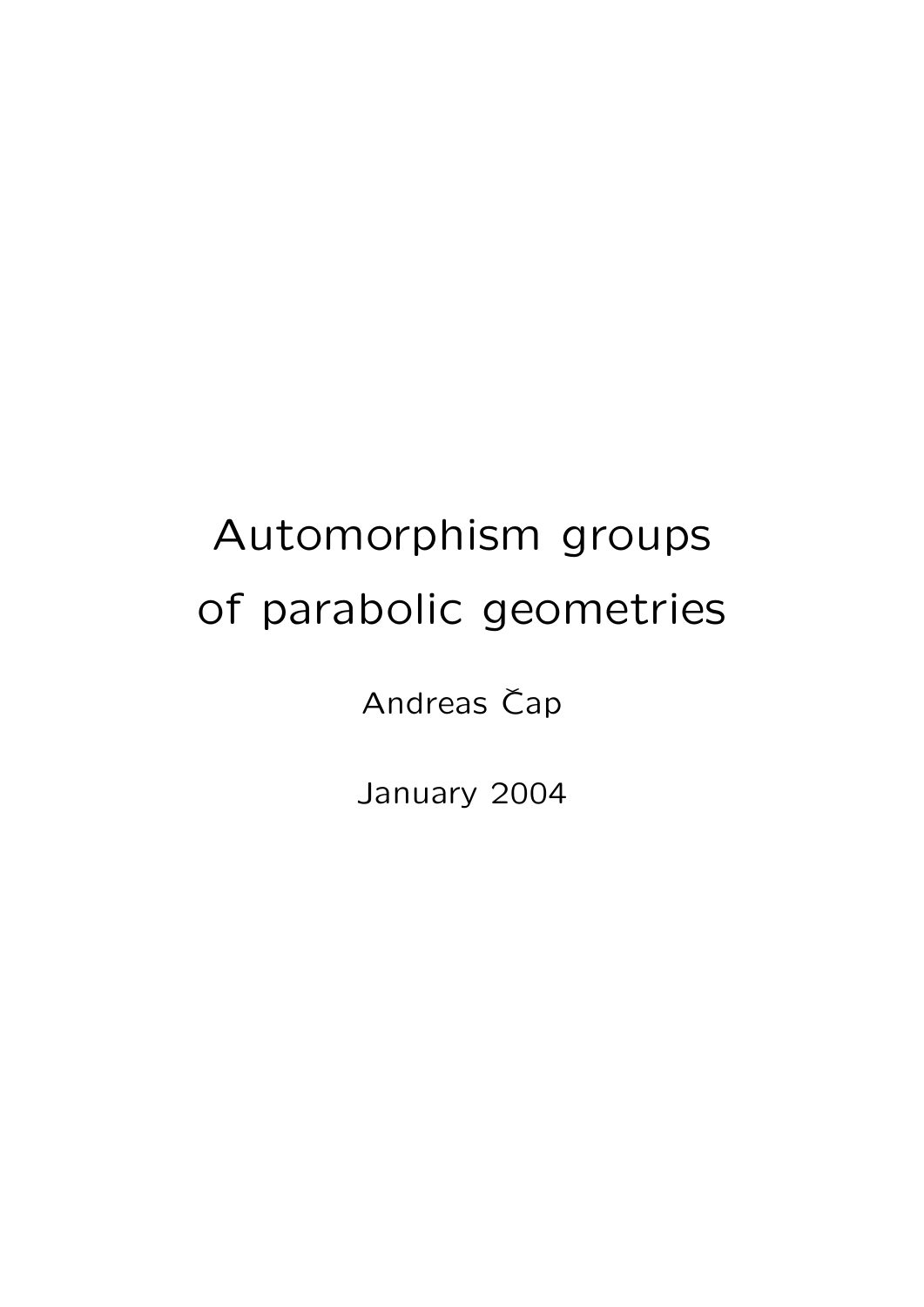# Cartan geometries

Let G be a Lie group,  $H \subset G$  a closed subgroup such that  $G/H$  is connected, and let  $\mathfrak{h} \subset \mathfrak{g}$  be the corresponding Lie algebras. Try to interpret  $G$  as the automorphism group of a differential geometric structure on  $G/H$ .

**Definition.** A *Cartan geometry* of type  $(G, H)$ on a smooth manifold M is a principal  $H$ bundle  $p: \mathcal{G} \to M$  together with a one form  $\omega \in \Omega^1(\mathcal{G}, \mathfrak{g})$  such that

• 
$$
(r^h)^*\omega = \text{Ad}(h)^{-1} \circ \omega
$$
 for all  $h \in H$ .

• 
$$
\omega(\zeta_A) = A
$$
 for all  $A \in \mathfrak{h}$ .

•  $\omega(u)$ :  $T_u\mathcal{G} \rightarrow \mathfrak{g}$  is a linear isomorphism for all  $u \in \mathcal{G}$ .

A morphism between two Cartan geometries  $(\mathcal{G} \rightarrow M, \omega)$  and  $(\tilde{\mathcal{G}} \rightarrow \tilde{M}, \tilde{\omega})$  is a principal bundle homomorphism  $\Phi : \mathcal{G} \to \tilde{\mathcal{G}}$  such that  $\Phi^*\tilde{\omega} = \omega$ .

The *homogeneous model* of the geometry is the principal bundle  $G \rightarrow G/H$  together with the left Maurer–Cartan form  $\omega^{MC}$ .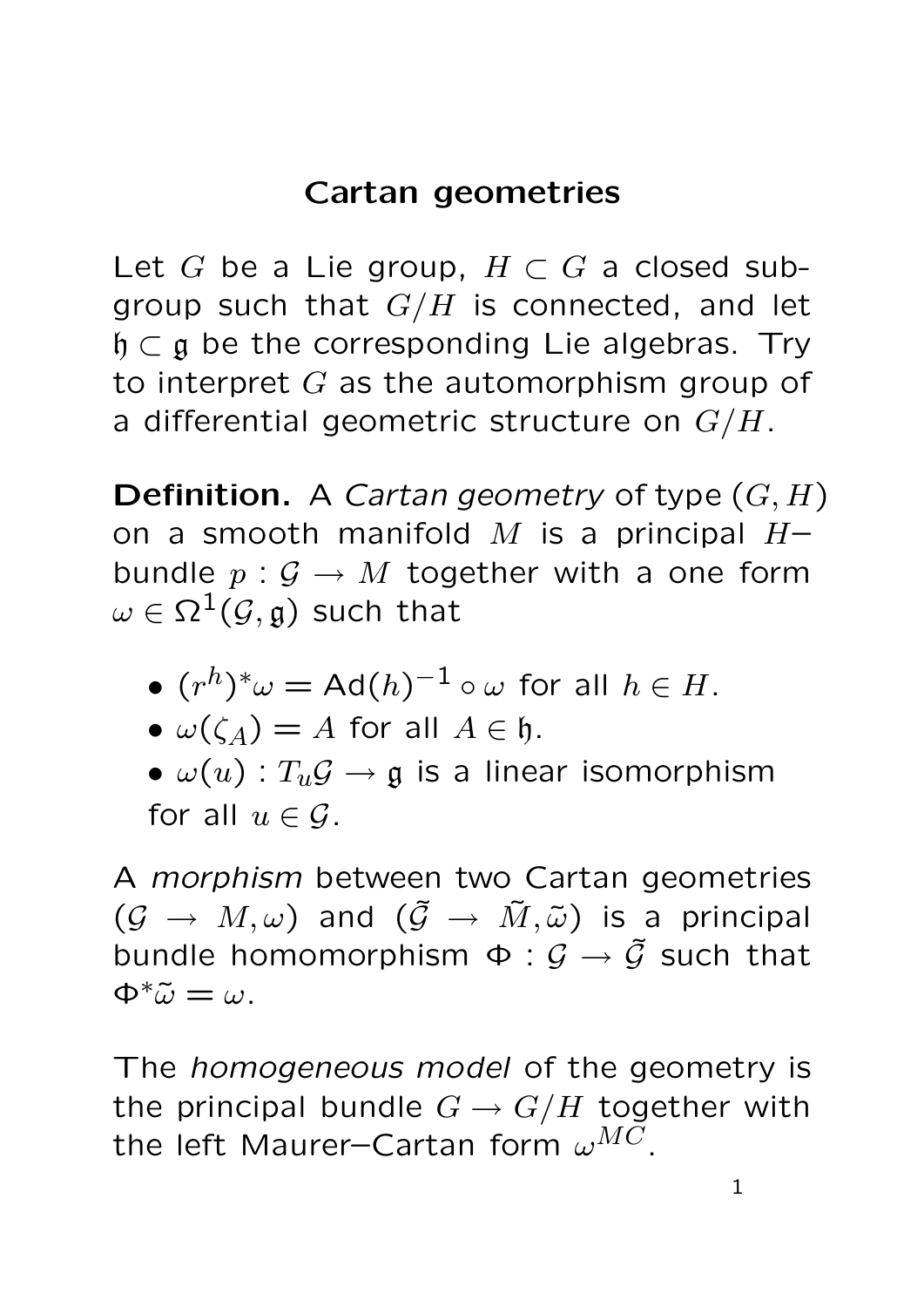**Example** Let  $G$  be the group of rigid motions of  $\mathbb{R}^n$  and  $H = O(n) \subset G$ , so  $G/H$  is Euclidean space  $\mathbb{R}^n$ . For an *n*-dimensional Riemannian manifold  $M$  let  $G$  be the orthonormal frame bundle. The Levi–Civita connection and the soldering form define a Cartan connection  $\omega \in \Omega^1(\mathcal{G}, \mathfrak{g})$ . This leads to an equivalence of categories between  $n-$ dimensional Riemannian manifolds and a subcategory of Cartan geometries of type  $(G, H)$ .

### Automorphisms

For a Cartan geometry  $(p : \mathcal{G} \to M, \omega)$  of some fixed type  $(G, H)$  let  $Aut(\mathcal{G}, \omega)$  be the group of automorphisms. The infinitesimal version of an automorphism  $\Phi : \mathcal{G} \to \mathcal{G}$  is a vector field  $\xi$  on  ${\cal G}$  such that  $(r^h)^*\xi=\xi$  for all  $h \in H$  and such that  $\mathcal{L}_{\xi}\omega = 0$ . The space  $\inf(\mathcal{G}, \omega)$  of all such vector fields evidently is a Lie subalgebra of  $\mathfrak{X}(\mathcal{G})$ .

For  $A \in \mathfrak{g}$  let  $\tilde{A}$  be the "constant vector field" characterized by  $\omega(\tilde{A}) = A$ . In particular,  $\tilde{A} = \zeta_A$  for  $A \in \mathfrak{h} \subset \mathfrak{g}$ . For  $\xi \in \text{inf}(\mathcal{G}, \omega)$  the equation 0 =  $(\mathcal{L}_{\xi}\omega)(\tilde{A})$  immediately implies  $[\xi, \tilde{A}] = 0$ , and we obtain: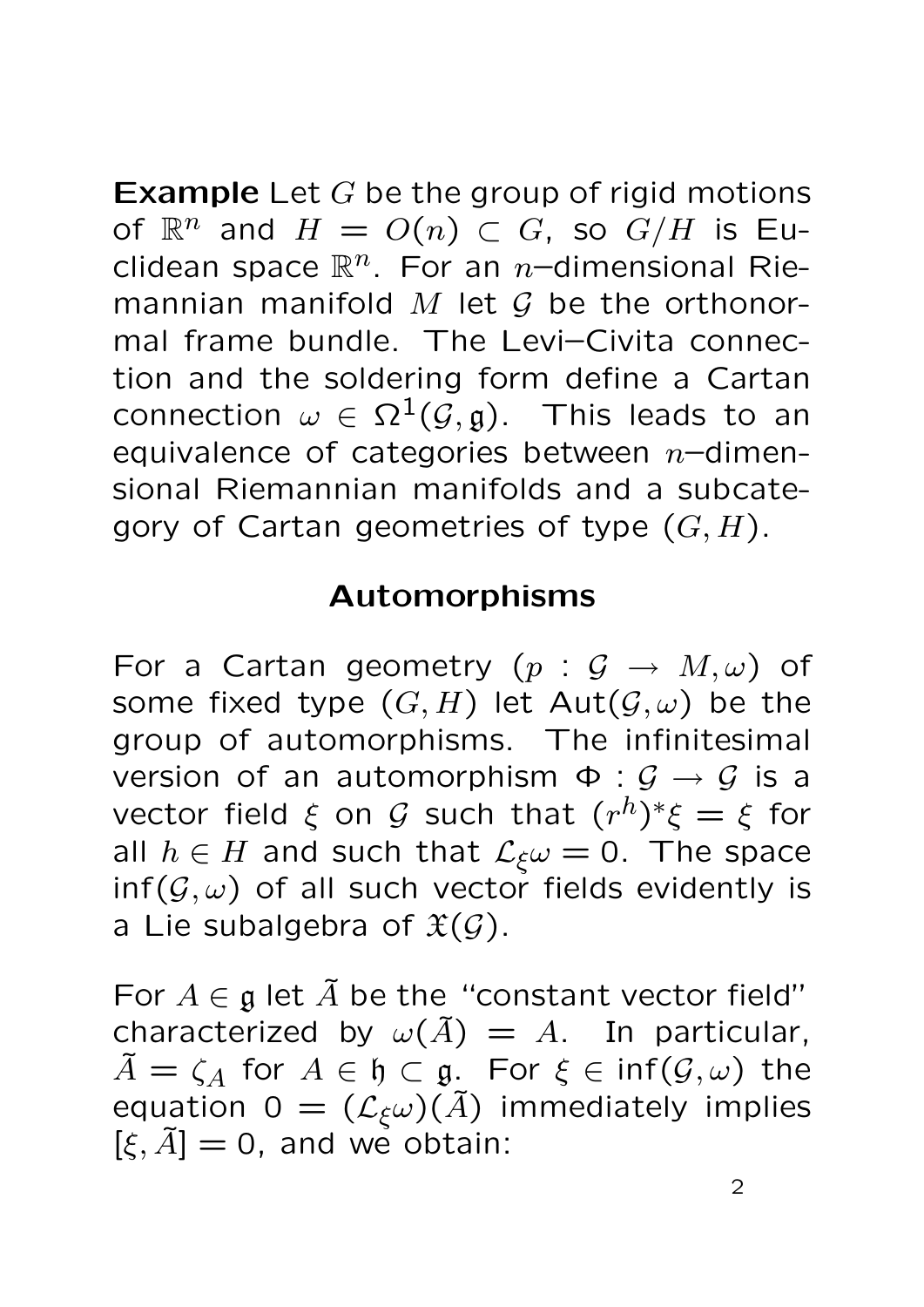**Proposition.** If  $M$  is connected, then for any point  $u_0 \in \mathcal{G}$  the map  $\xi \mapsto \omega(\xi(u_0))$  defines a linear isomorphism from  $inf(G, \omega)$  onto a linear subspace  $\mathfrak{a} \subset \mathfrak{g}$ .

If  $\xi$  is a complete vector field on  $\mathcal G$  then the corresponding one–parameter group of diffeomorphisms is contained in  $Aut(\mathcal{G}, \omega)$  if and only if  $\xi$  lies in inf( $\mathcal{G}, \omega$ ). Since the latter space is a finite dimensional Lie subalgebra of  $\mathfrak{X}(\mathcal{G})$  a theorem of R. Palais implies

**Theorem.** The group  $Aut(\mathcal{G}, \omega)$  is a Lie group with Lie algebra given by all complete vector fields contained in  $\inf(\mathcal{G}, \omega)$ . For connected M, one has dim $(\text{Aut}(\mathcal{G},\omega)) \leq \text{dim}(G)$ .

For example, we obtain that the isometry group of a connected  $n$ –dimensional Riemannian manifold is a Lie group of dimension at most  $\frac{n(n+1)}{2}$ . This bound is attained for the homogeneous model  $\mathbb{R}^n$  but also for  $S^n$ , which has isometry group  $SO(n+1)$ , and thus for a non–flat manifold.

3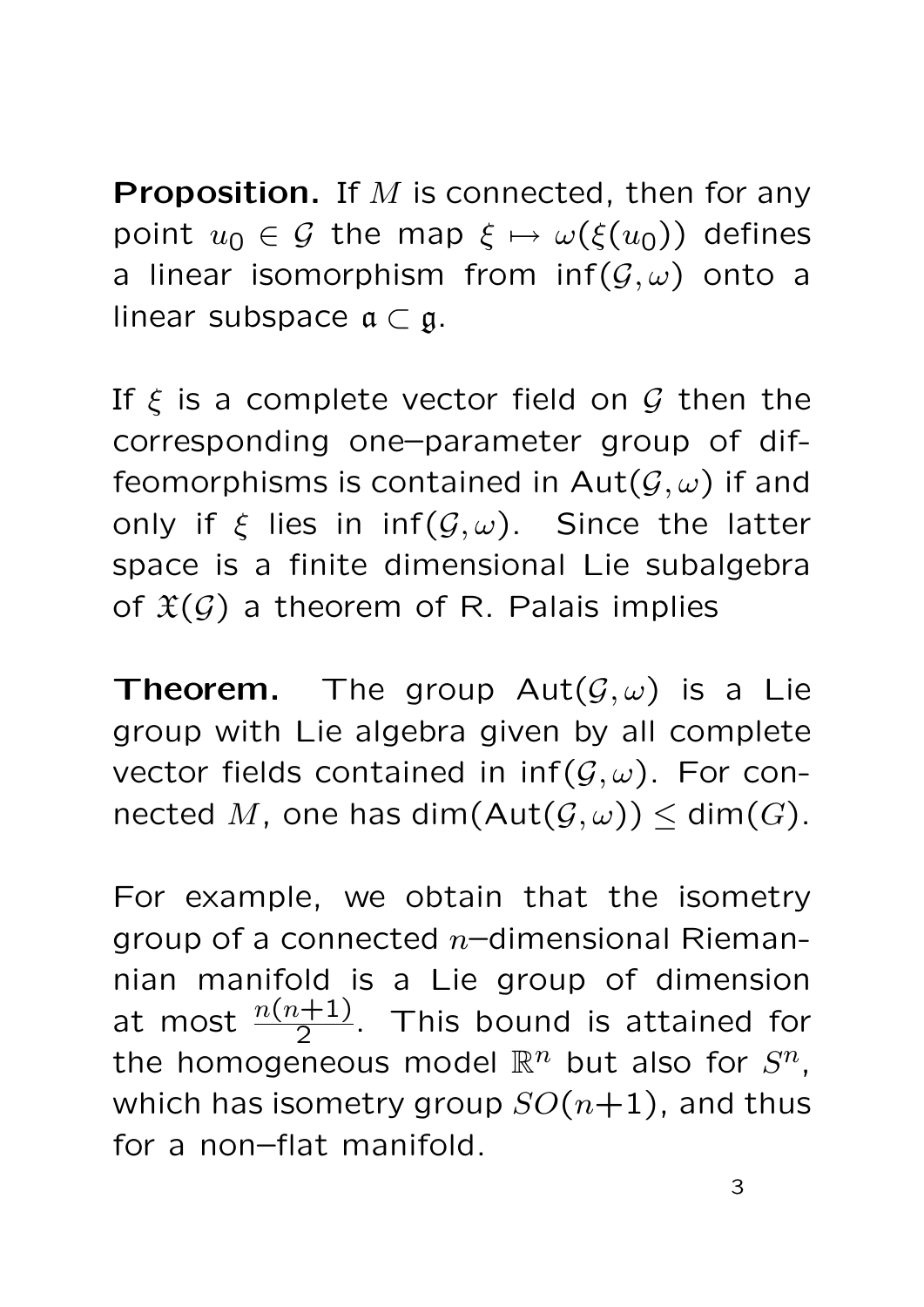## Curvature

Two equivalent descriptions: curvature form  $K \in \Omega^2(\mathcal{G}, \mathfrak{g})$  and curvature function  $\kappa : \mathcal{G} \to$  $L(\Lambda^2\mathfrak{g},\mathfrak{g})$  defined by

$$
K(\xi, \eta) = d\omega(\xi, \eta) + [\omega(\xi), \omega(\eta)]
$$

$$
\kappa(u)(X, Y) = K(u)(\tilde{X}, \tilde{Y})
$$

One verifies that  $K$  is  $H$ –equivariant and horizontal. Correspondingly,  $\kappa$  is H-equivariant and has values in  $L(\Lambda^2(\mathfrak{g}/\mathfrak{h}), \mathfrak{g})$ . The curvature turns out to be a complete obstruction to local isomorphism with the homogeneous model.

Let  $\xi \in \mathfrak{X}(\mathcal{G})$  be a vector field such that  $\mathcal{L}_{\xi}\omega = 0$ . From the definitions one easily concludes that then  $\mathcal{L}_{\xi}K = 0$  and  $\xi \cdot \kappa = 0$ . If in addition  $\xi(u)$  is vertical, and  $A = \omega(\xi(u))$ , then  $\xi(u) = \zeta_A(u)$  and equivariancy of  $\kappa$  implies that  $(\zeta_A \cdot \kappa)(u)$  coincides with the algebraic action of  $A \in \mathfrak{h}$  on  $\kappa(u) \in L(\Lambda^2(\mathfrak{g}/\mathfrak{h}), \mathfrak{g})$ . Hence for  $a = {\omega(\xi(u_0)) : \xi \in \text{inf}(G, \omega)} \subset \mathfrak{g}$ we see that all elements of  $a ∩ b$  annihilate  $\kappa(u_0) \in L(\Lambda^2(\mathfrak{g}/\mathfrak{h}), \mathfrak{g}).$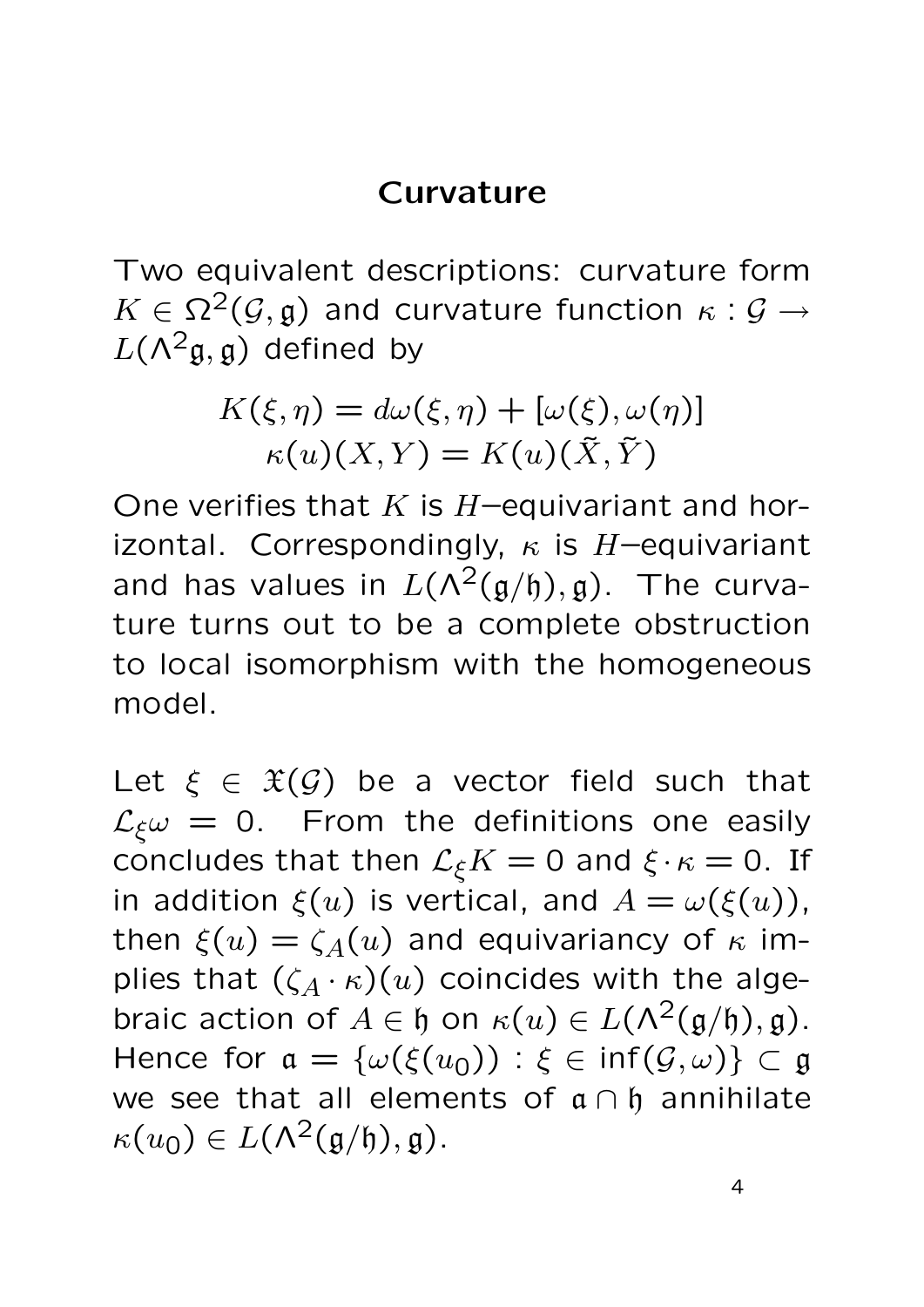#### The Lie bracket on  $\inf(\mathcal{G},\omega)$

The bracket on the Lie algebra of  $Aut(G, \omega)$ is induced by the negative of the Lie bracket of vector fields on  $G$ , which also makes sense on inf( $G, \omega$ ). For  $\xi \in \text{inf}(G, \omega)$  and  $\eta \in \mathfrak{X}(G)$ we compute

$$
0 = (\mathcal{L}_{\xi}\omega)(\eta) = \xi \cdot \omega(\eta) - \omega([\xi, \eta])
$$
  
= $d\omega(\xi, \eta) + \eta \cdot \omega(\xi)$   
= $\kappa(\omega(\xi), \omega(\eta)) - [\omega(\xi), \omega(\eta)] + \eta \cdot \omega(\xi).$ 

Hence for fixed  $u_0 \in \mathcal{G}$ , the above bracket on  $\inf(\mathcal{G}, \omega)$  corresponds to the operation

$$
(A, B) \mapsto [A, B] - \kappa(u_0)(A, B) \qquad (*)
$$
  
on  $\mathfrak{a} = {\omega(\xi(u_0)) : \xi \in \inf(\mathcal{G}, \omega)} \subset \mathfrak{g}.$ 

Hence we may identify inf( $\mathcal{G}, \omega$ ) with the subspace  $\mathfrak{a} \subset \mathfrak{g}$  endowed with Lie bracket given by (∗). Recall further that any element of  $a \cap b$  annihilates  $\kappa(u_0)$ .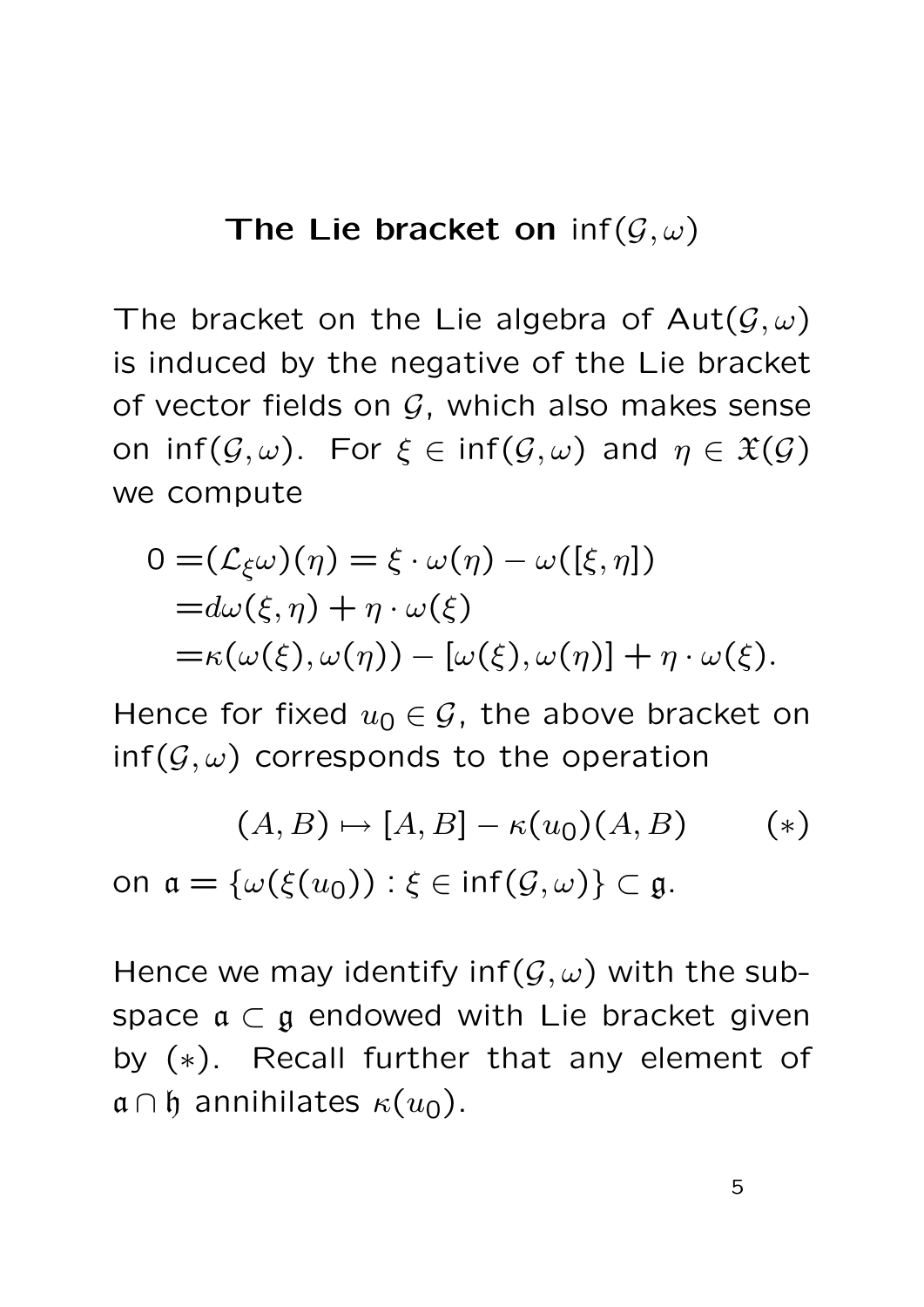# Parabolic geometries

Cartan geometries corresponding to parabolic subalgebras in semisimple Lie algebras. Let g be a semisimple Lie algebra endowed with a grading of the form  $\mathfrak{g}=\mathfrak{g}_{-k}\oplus\cdots\oplus\mathfrak{g}_{k}$ , put  $\mathfrak{h} := \mathfrak{g}_0 \oplus \cdots \oplus \mathfrak{g}_k$ . Choose a Lie group  $G$ with Lie algebra  $\frak g$  and let  $H$  be the normalizer of  $\mathfrak h$  in G. This is equivalent to H being a parabolic subgroup of  $G$  in the sense of representation theory.

Putting  $\mathfrak{g}^i = \mathfrak{g}_i \oplus \cdots \oplus \mathfrak{g}_k$  defines an  $H$ -invariant filtration  $\mathfrak{g}=\mathfrak{g}^{-k}\supset\cdots\supset\mathfrak{g}^k$ , which makes  $\mathfrak g$ into a filtered Lie algebra such that  $\mathfrak{h}=\mathfrak{g}^0$ . A parabolic geometry of type  $(G, H)$  is called regular, if its curvature function  $\kappa$  satisfies  $\kappa(u)(\mathfrak{g}^i, \mathfrak{g}^j) \ \subset \ \mathfrak{g}^{i+j+1}$  for all  $u \ \in \ \mathcal{G}$  and all  $i, j = -k, \ldots, -1.$ 

Geometric structures like conformal, almost quaternionic, hypersurface type CR, quaternionic CR and many others can be identified with subclasses of regular normal parabolic geometries of some type.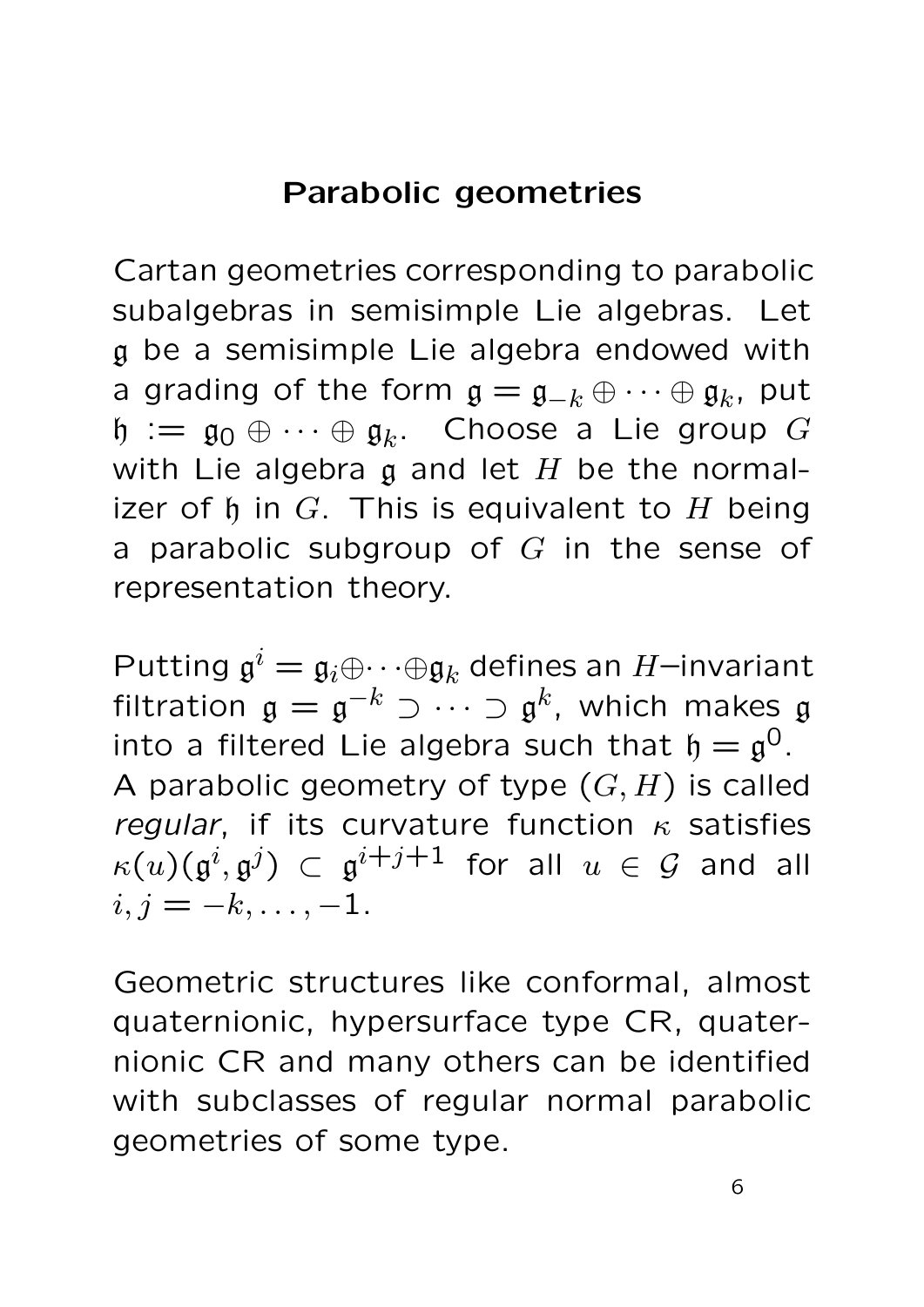**Proposition.** Let  $(G \rightarrow M, \omega)$  be a regular normal parabolic geometry with curvature function  $\kappa$ . If  $\kappa \neq 0$ , then the lowest homogeneous component of  $\kappa$  has values in a nontrivial, completely reducible representation of  $H<sub>1</sub>$ 

This representation can be computed explicitly for any given type. Since this representation is nontrivial,  $Aut(G, \omega)$  may have the maximal possible dimension dim $(G)$  only if  $\kappa = 0$  and thus the parabolic geometry is locally isomorphic to the homogeneous model.

Return to the identification of  $inf(G, \omega)$  with a subspace  $\mathfrak{a} \subset \mathfrak{g}$  induced by  $\xi \mapsto \omega(\xi(u_0))$  for some fixed point  $u_0 \in \mathcal{G}$ . Define a filtration on a by  $\mathfrak{a}^i := \mathfrak{a} \cap \mathfrak{g}^i$  for  $i = -k, \ldots, k.$  By regularity this makes a into a filtered Lie algebra, and the inclusion induces a Lie algebra homomorphism  $gr(a) \rightarrow gr(g) = g$  on the level of the associated graded Lie algebras. Hence  $gr(a)$  (which has the same dimension as  $a)$  is (isomorphic to) a graded Lie subalgebra of g.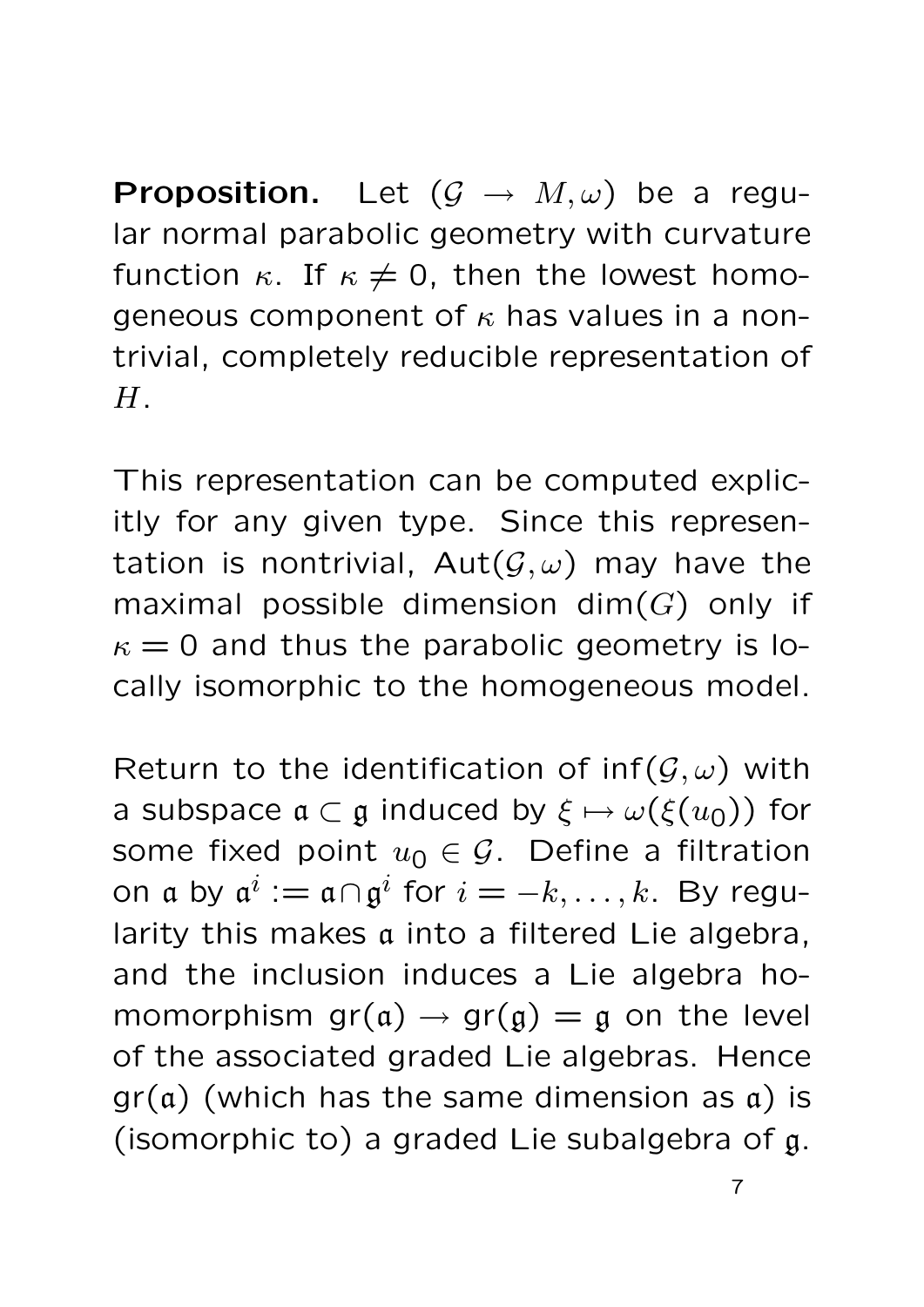# Example: 3–dimensional CR structures

These are 3–dimensional contact manifolds together with a complex structure on the contact subbundle. The typical examples of such structures are given by non–degenerate hypersurfaces in  $\mathbb{C}^2$ . By a theorem of E. Cartan, these structures admit a canonical normal Cartan connection of type  $(G, H)$ , where  $G = PSU(2, 1)$  and  $H \subset G$  is a Borel subgroup. This construction identifies the category of 3–dimensional CR manifolds with the category of regular normal parabolic geometries of type  $(G, H)$ .

The homogeneous model in this case is  $S^3$   $\subset$  $\mathbb{C}^2$ . Therefore CR-manifolds which are locally isomorphic to the homogeneous model are called spherical.

The general results on Cartan geometries imply that the group  $Aut(M)$  of CR automorphisms of a 3-dimensional CR manifold  $M$  is a Lie group of dimension  $\leq$  dim  $G = 8$ . We now claim: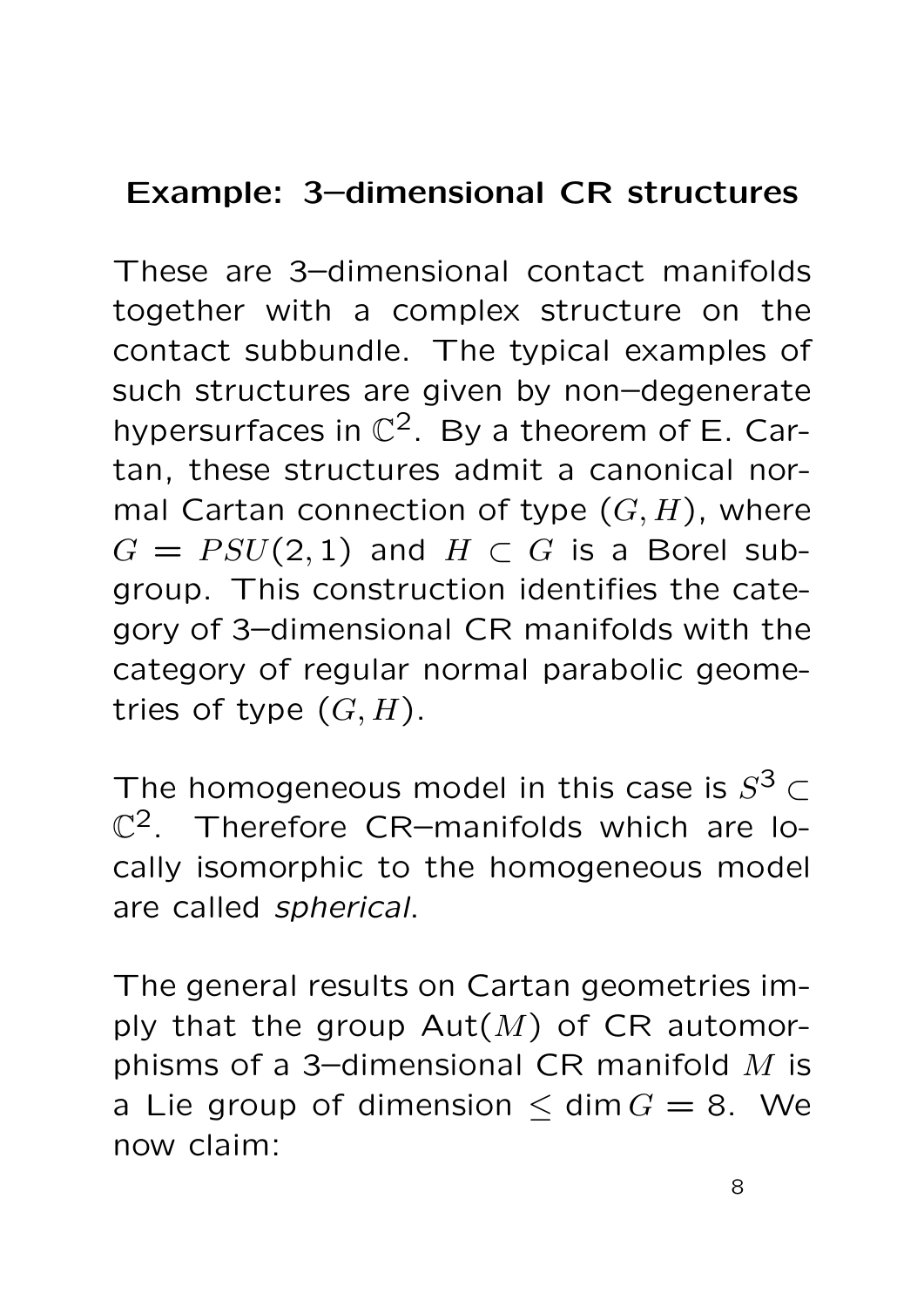**Theorem.** (1) If dim( $Aut(M)$ ) < 8, then  $dim(Aut(M)) < 5.$ 

(2) dim( $Aut(M)) \leq 3$  if M is not spherical.

The grading of  $g = \mathfrak{su}(2,1)$  has the form  $g =$  $\mathfrak{g}_{-2}\oplus\dots\oplus\mathfrak{g}_2$  with  $\mathfrak{g}_{\pm 2}\,\cong\,\mathbb{R},\,$   $\mathfrak{g}_{\pm 1}\,\cong\,\mathbb{C}$  and  $\mathfrak{g}_0 \cong \mathbb{C}$ . The Lie algebra of  $\mathsf{Aut}(M)$  must be contained in  $inf(G, \omega)$ , which gives rise to a graded Lie subalgebra  $gr(a)$  of  $g$ . Hence we can prove (1) by showing that any proper graded Lie subalgebra of g has dimension at most 5.

For (2) one verifies that the representation of h, in which the lowest nonzero homogeneous component of the curvature has its values comes from a faithful representation of  $\mathfrak{g}_0 \cong$  $\mathbb{C}$ . Thus we can prove (2) by showing that any graded Lie subalgebra of g which has a trivial component in degree 0 has dimension at most 3.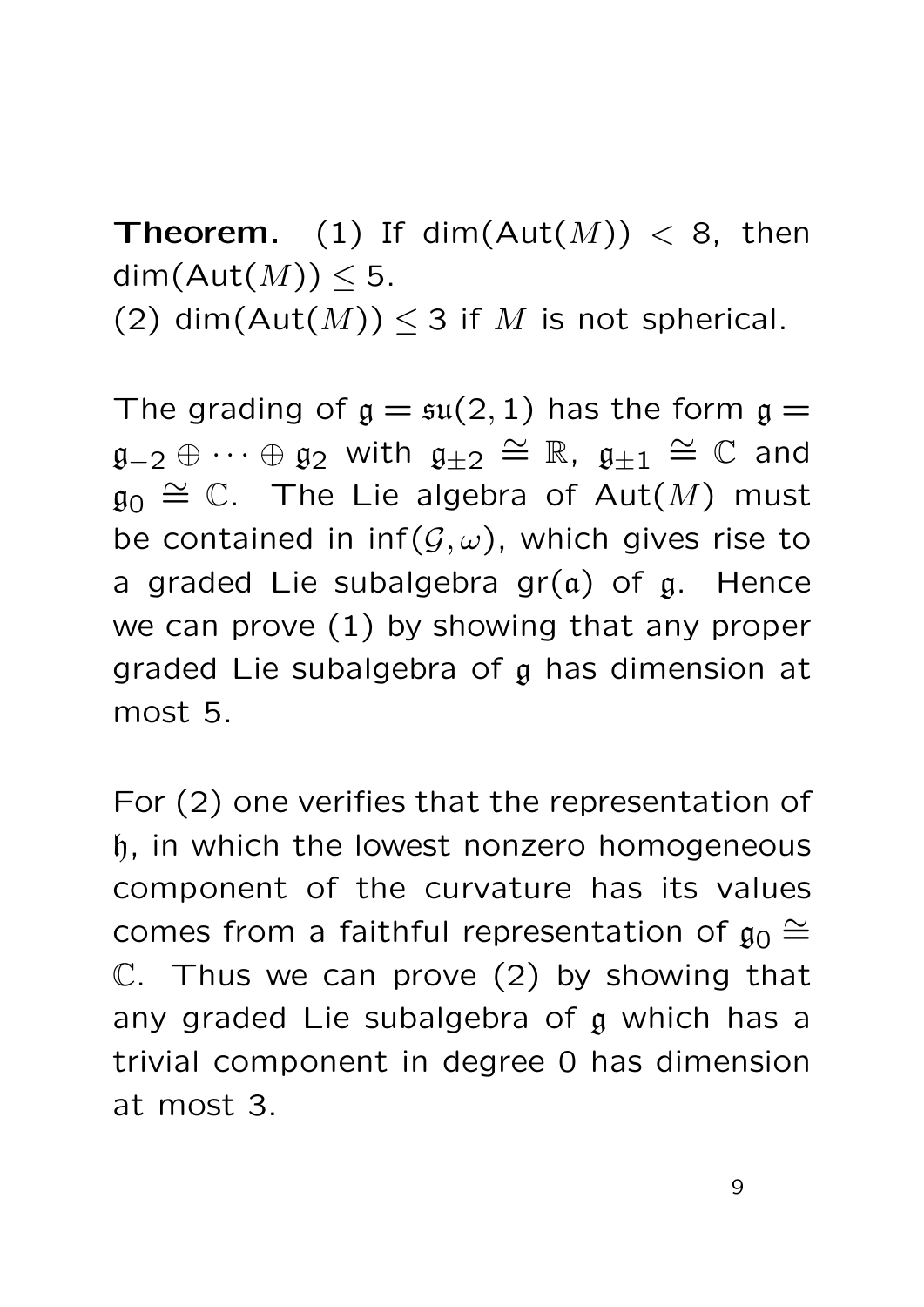For an appropriate choice of Hermitian metric on  $\mathbb{C}^2$  we have

$$
\mathfrak{g} = \left\{ \begin{pmatrix} \alpha + i\beta & z & i\psi \\ x & -2i\beta & -\overline{z} \\ i\varphi & -\overline{x} & -\alpha + i\beta \end{pmatrix} \right\}
$$

with  $\alpha, \beta, \varphi, \psi \in \mathbb{R}$  and  $x, z \in \mathbb{C}$ . From this, one immediately reads off that the brackets  $\mathfrak{g}_{\pm 1} \times \mathfrak{g}_{\pm 1} \to \mathfrak{g}_{\pm 2}$  are given by the standard symplectic form on  $\mathbb C$ , while the brackets between the other grading components are essentially induced by complex multiplications.

Suppose that  $\mathfrak{b} = \mathfrak{b}_{-2} \oplus \cdots \oplus \mathfrak{b}_2$  is a graded Lie subalgebra of g, put  $n_i = \dim(b_i)$  and  $n = \text{dim}(b)$ , where all dimensions are over  $\mathbb{R}$ .

**Case 1:**  $n_{-1} = 2$ . This means that  $b_{-1} =$  $\mathfrak{g}_{-1}$  and then  $[\mathfrak{b}_{-1}, \mathfrak{b}_{-1}] = \mathfrak{g}_{-2} \subset \mathfrak{b}$ . Suppose there is a nonzero element  $z \in \mathfrak{b}_1$ . Then  $[z, \mathfrak{b}_{-1}] = \mathfrak{g}_0$  and hence  $[z, \mathfrak{g}_0] = \mathfrak{g}_1$  are contained in  $\mathfrak b$ , which immediately implies  $\mathfrak b =$ g. Hence we conclude that  $\mathfrak{b} \neq \mathfrak{g}$  is only possible if  $n_1 = 0$ . This implies  $n_2 = 0$ , since for a nonzero element  $i\psi \in \mathfrak{g}_2$  the map  $ad_{i\psi}$  :  $\mathfrak{g}_{-1}$   $\rightarrow$   $\mathfrak{g}_1$  is surjective. Hence  $\mathfrak{b}$   $\subset$  $g_{-2} \oplus g_{-1} \oplus g_0$ , and we get (1) and (2).

10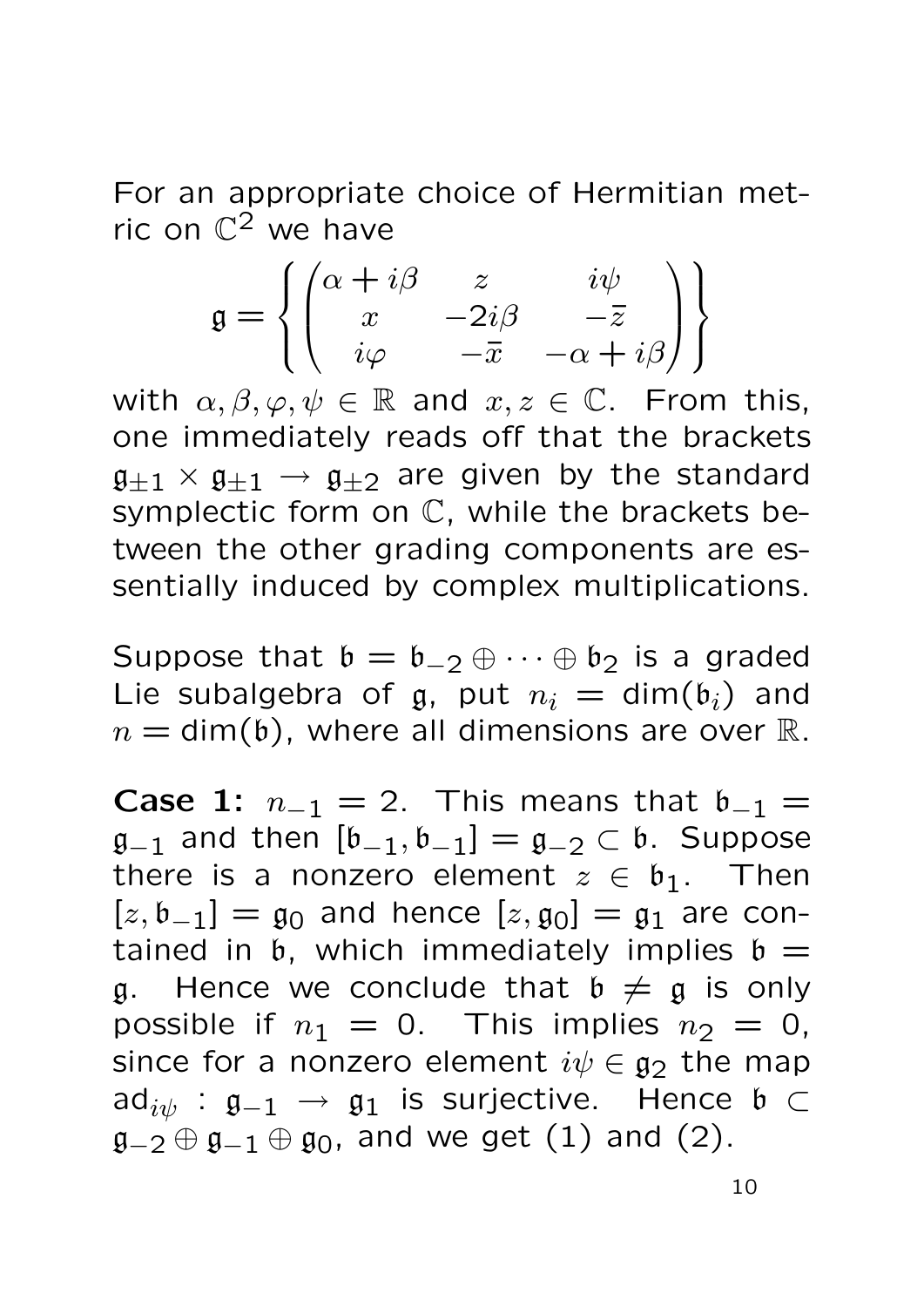**Case 2:**  $n_{-1} = 1$ . For  $0 \neq x \in \mathfrak{b}_{-1}$  the map ad<sub>x</sub> is a linear isomorphism  $g_0 \rightarrow g_{-1}$ and  $\mathfrak{g}_1 \rightarrow \mathfrak{g}_0$ , so we conclude that  $n_0 \leq 1$  and then  $n_1 \leq 1$ , and for  $n_0 = 0$  we also must have  $n_1 = 0$ . This already gives (1) and (2).

**Case 3:**  $n_{-1} = 0$ . Since the bracket induces a linear isomorphism  $g_{-2} \otimes g_1 \rightarrow g_{-1}$  we conclude that either  $n_{-2} = 0$  or  $n_1 = 0$ . This implies (1) and (2) in this last case, and the proof of the theorem is complete.

This theorem reduces the classification of homogeneous 3–dimensional CR manifolds to pure algebra: In the spherical case, the Lie algebra of the automorphism group is a subalgebra of  $g = \mathfrak{su}(2,1)$ , and one can work in the homogeneous model. If  $M$  is not spherical, then dim( $Aut(M)$ ) = 3 and fixing a point  $x_0 \in M$  the map  $f \mapsto f(x_0)$  is a covering  $Aut(M) \to M$ . The CR structure on M lifts to a left invariant structure on  $Aut(M)$ .